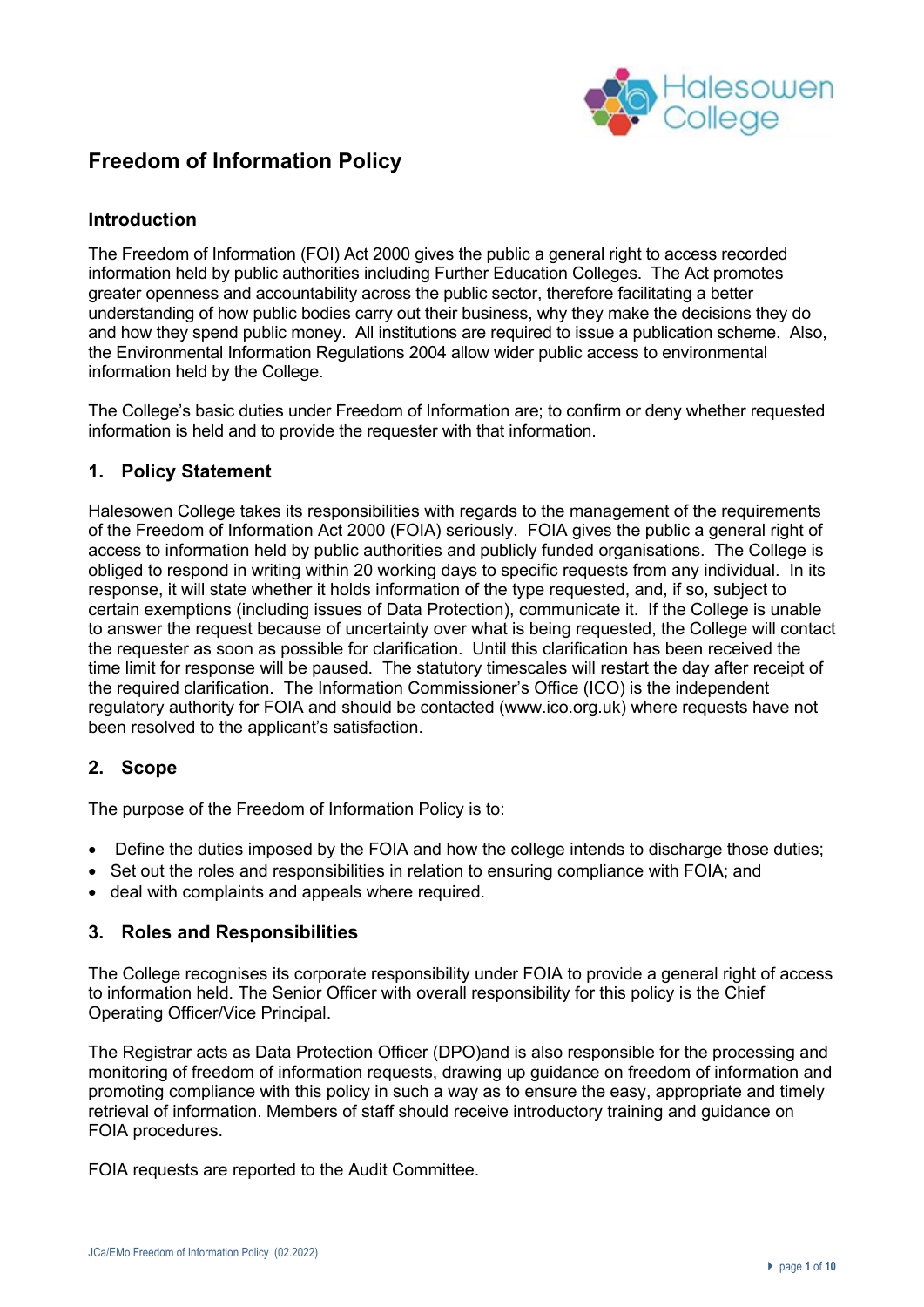# **The Publication Scheme**

Under the FOIA it is the duty of every public body to adopt and maintain a publication scheme to facilitate the proactive release of information. In accordance with the legislation, Halesowen College has adopted the publication scheme for further education colleges (see Appendix B). This is the Definition Document for Colleges of Further Education published by the Information Commissioner's Office. The guidance gives examples of the kind of information that the College is required to provide to discharge commitments under the FOIA. This model scheme is in line with Section 20 of the Act. This scheme is that approved by the UK Information Commissioner and is accessible on the College website.

The publication scheme shall be reviewed at least annually in accordance with College policies to ensure that

- **n** when new information is added by the College, details are added to the scheme
- **n** when information becomes obsolete or superseded then the information is removed
- contact details of key staff or teams are accurate and data is accessible

Any changes to the standard scheme must be approved by the UK Information Commissioner.

The College will make information in the definition document available unless

- $\blacksquare$  it is not held
- **n** information is exempt under the FOIA or Environmental Information Regulation (EIR)
- **prohibited under statute**
- $\blacksquare$  directly available on an external website (link to be provided)
- $\blacksquare$  impractical or too resource intensive to provide

The College will be in breach of the FOIA if it does not adopt an approved scheme and/or does not publish information in accordance with the scheme it has adopted. Staff shall be aware of the commitment the College has made to provide information and how it is obtained.

# **Handling Freedom of Information Requests**

A request for information under FOIA can be made by contacting the College's Registrar. Email – rbroome@halesowen.ac.uk

Post:

**Registrar** Halesowen College Whittingham Road Halesowen B63 3NA

In accordance with the publication scheme, where it is within the capability of the College, information will be provided an individual does not wish to access the information via the website this may be obtained in hard copy format.

Much information is provided on the FOI page on the website www.halesowen.ac.uk outside of this or where For a request to be valid, every application for information has to be in written form which includes email and social networking sites. This request must include the requester's real name and include an address for correspondence (this can be postal or email).

Requesters do not have to indicate why they want the information. An applicant is entitled to be informed in writing as to whether the information is held and to have the information communicated to them or provided with an explanation why this is not being done.

Any request made to the College stating the name of the applicant, including an address for correspondence and describing the information required, qualifies as a request for information.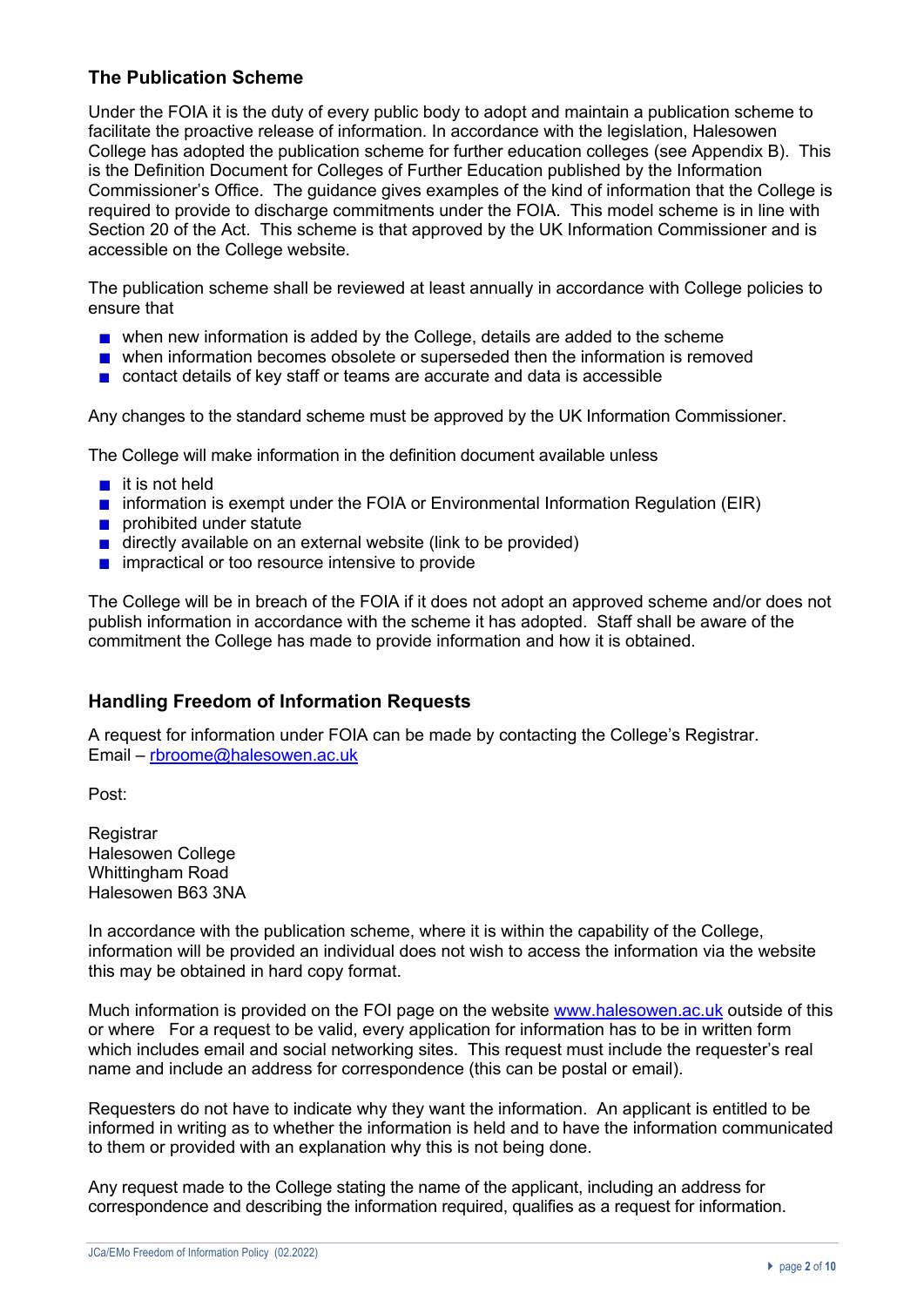Should a request not be valid under FOIA the College still has an obligation to provide advice and assistance to requesters ie inform them of their rights under FOIA and explain how to make a valid request.

Any requests for information received by a member of staff via email or as a paper copy must firstly be forwarded to the Registrar who will liaise with colleagues to provide the information. The Registrar maintains a log of of all requests and this is monitored by CLT who approve all responses. It is also reported to the Audit Committee. Requests which are potentially vexatious shall be forwarded directly to the Chief Operating Officer/Vice Principal.

If a person is asking for their own data this is not an FOIA request but it should be dealt with under the approved Data Protection Policy. Any request for environmental information must be compliance with the Environmental Information Regulations 2004.

The correspondence to the applicant must state:

- whether the College holds the information of the type requested;
- ¡ if so whether it cannot be supplied due to the constraints of the Data Protection Act which takes precedence over any FOI rights:
- ¡ whether the information is exempt from disclosure (see Exemptions below).

If the information is held and able to be provided i.e. within terms and conditions of the Data Protection Act and is not subject to an exemption, it must be given to the individual in so far as possible in the format requested i.e. hard copy or electronic. The College may draw information from multiple sources in order to respond.

## **Timescale for Compliance**

On receipt of a request the College is obliged to inform the applicant in writing whether the information requested is held and if so, communicate that information to the applicant, promptly, but not later than 20 working days after receipt of the request.

The 20 working day clock starts:

• the day after the College receives the request. The time limit for compliance is the twentieth working day following the date of receipt.

or

• the day the College receives further information it reasonably requires in order to identify and locate the information requested.

However, there is provision to claim a reasonable extension (up to 20 days) where it requires more time to consider the public interest test.

A request is received when it is delivered to the College, or when it is delivered to the inbox of a member of staff. The date of receipt is **not** the date the request is passed to the appropriate person for processing. The impact of charges on this timescales is detailed below.

In respect of emails, however, where an automated 'out of office' message provides instructions on how to re-direct a message, the request would not be 'received' until it was resent to the alternative contact.

For each request the FOIA log must be completed stating:

- Date of request (as College date stamp)
- Nature of request
- Name and address of individual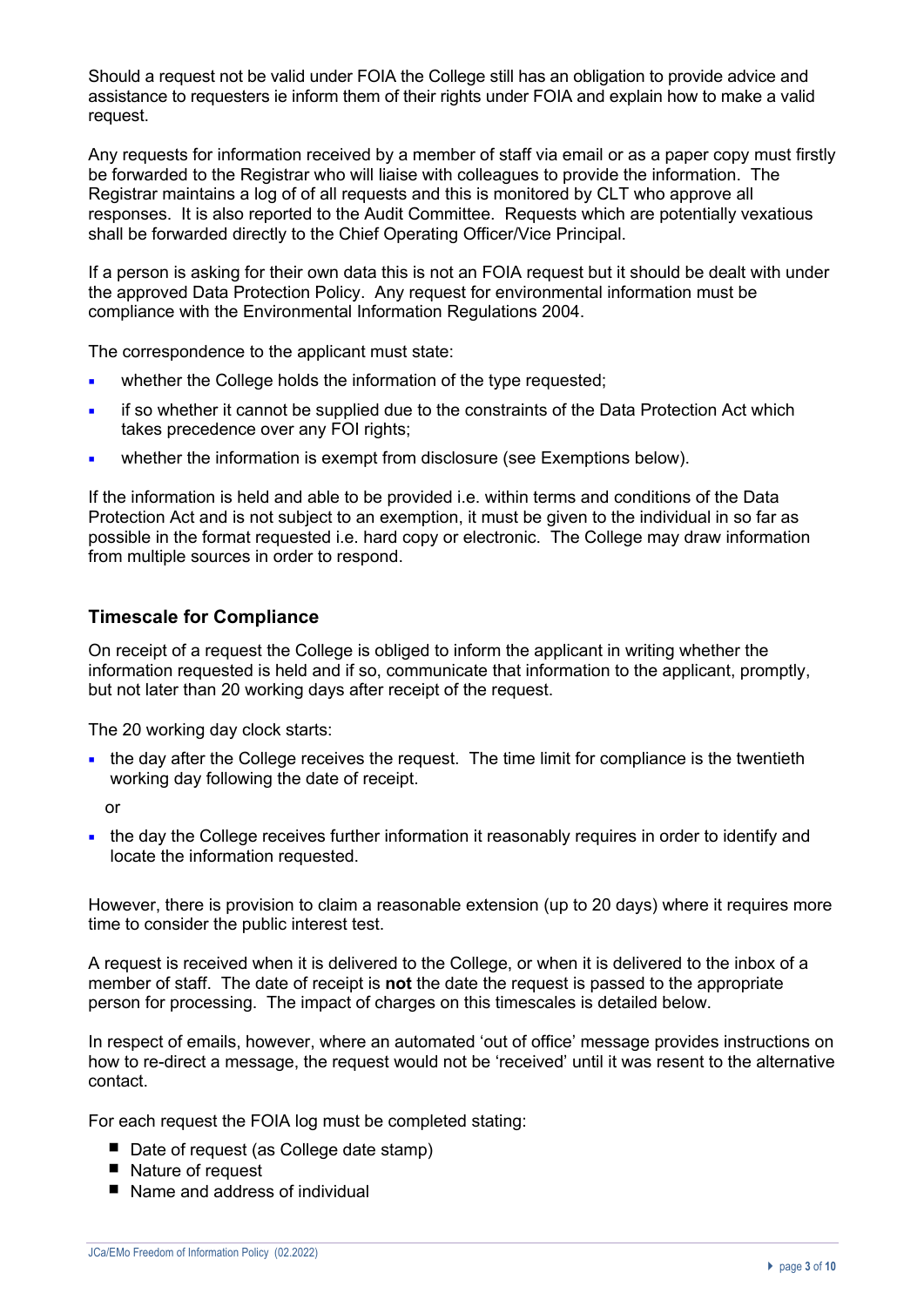- **P** Person within College responsible for information
- Length of time taken to locate information
- Any exemptions applied
- Costs incurred/charged
- Whether applicant was satisfied

The completion of such a log is necessary to ensure that if referred to the Information Commissioner the College could demonstrate that the process was completed fairly and within the legislation.

If the College refuses to confirm or deny that the information is held or refuse to provide information then a refusal notice will be issued within the statutory timescales. This will inform the requester of their right to complain to the Information Commissioner.

# **Exemptions**

Some information is exempt from disclosure and so does not have to be provided.

In certain circumstances the College may refuse a FOIA request:

- when the request is vexatious;
- when the request repeats a previous request from the same person;
- $\blacksquare$  when it would cost too much or take too long to deal with the request <sup>1</sup>;
- when the information falls under one of the exemption.

The Freedom of Information Act provides two distinct but related rights of access to information which impose corresponding duties on the College. These are:

- $\blacksquare$  the duty to inform the applicant whether or not information is held by the authority, and, if so,
- $\blacksquare$  the duty to communicate that information to the applicant.

The Act refers to the first duty as 'the duty to confirm or deny'.

If information has been requested but is not held, it will normally be reasonable to inform the applicant of this fact. However, there may be some exceptional cases where it would not even be right to confirm or deny that information requested was held.

There are two broad categories of exemptions:

- Absolute exemptions. These are cases where the right to know is wholly disapplied. In some cases there is no legal right of access at all, for instance information supplied by or relating to bodies dealing with security matters or information covered by parliamentary privilege. In other cases, for instance information available to the applicant by other means or personal information relating to the applicant, it may be possible to obtain the information by alternative means although not under FOI.
- Qualified exemptions. These are cases where the College, having identified a possible exemption, must consider whether the public interest in maintaining the exemption is greater than that in confirming or denying the existence of the information requested and providing the information to the applicant.

The full list of exemptions can be found in Appendix A.

Exemptions are subject to the public interest test unless FOIA states that they are absolute exemptions.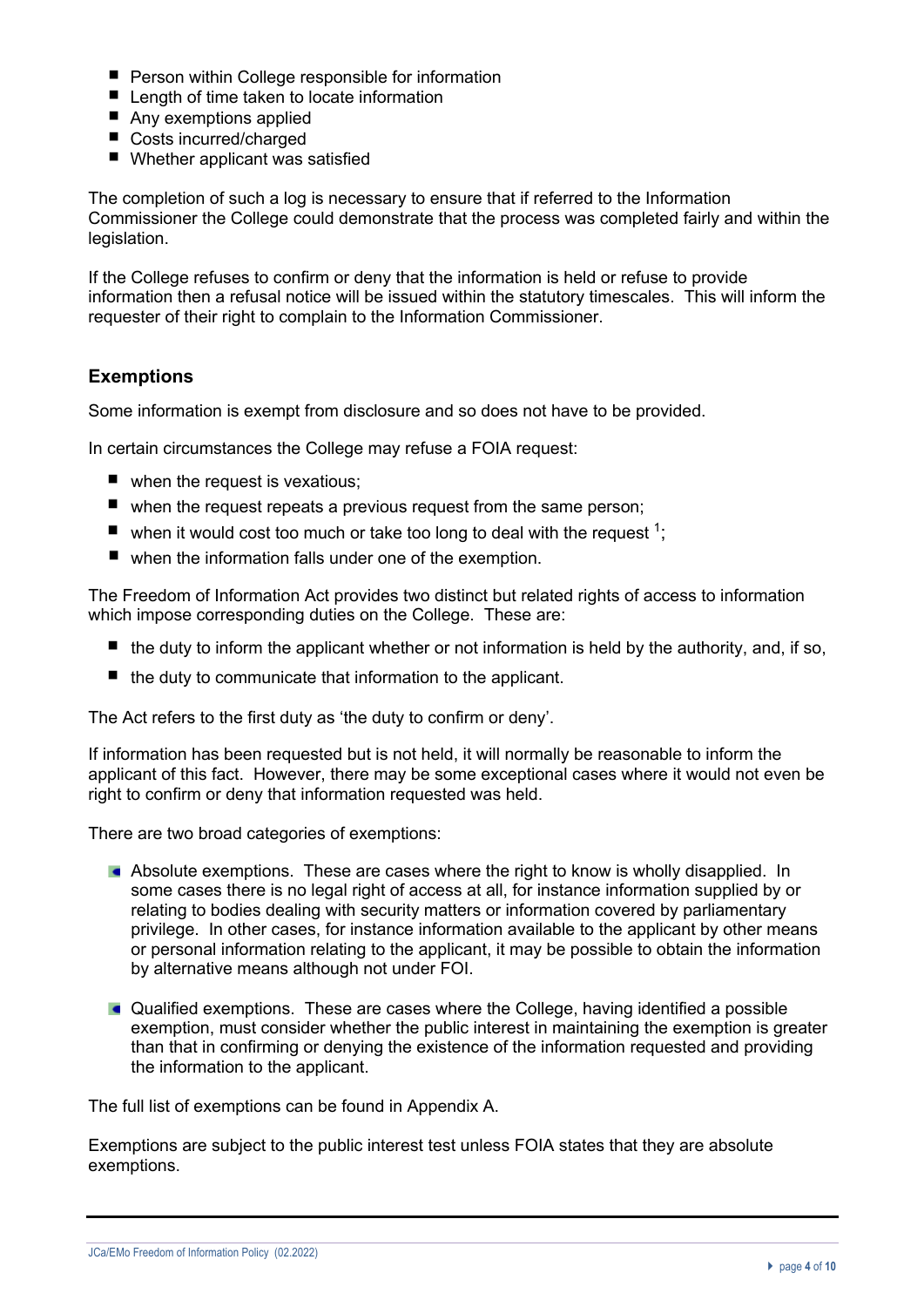<sup>1</sup> Refer to Freedom of Information (Appropriate Limit & Fees) Regulations 2004.

When applying the test, the College is simply deciding whether in any particular case it serves the interests of the public better to withhold or to disclose information.

## **Vexatious and Repeat Requests**

A request can be treated as vexatious where it would impose a significant burden on the College in terms of expense or distraction and meets at least one of the following criteria:

- $\blacksquare$  It clearly does not have any serious purpose or value;
- $\blacksquare$  It is designed to cause disruption or annoyance;
- $\blacksquare$  It has the effect of harassing the College;
- $\blacksquare$  It can otherwise fairly be characterised as obsessive or manifestly unreasonable.

Each specific request should be looked at and assessed individually.

Issues of vexatiousness may arise where the College receives requests from individuals who have previously registered a grievance, pursued a complaint or otherwise been involved in a dispute. It is not unusual for those who believe they have been unfairly treated by the College to pursue or attempt to re-open their grievance by using the FOI.

In circumstances where requests are used solely for the purpose of going over the same ground raised in a previously closed complaint which has exhausted available procedures, the College will view the request as vexatious.

Any request considered to be vexatious will be passed to the Chief Operating Officer/Vice Principal and the advice of the Data Commissioner sought as required. Should this be linked to a complaint/dispute this may be escalated to the Principal as necessary.

Where the College has previously complied with a request for information which was made by any person, it is not obliged to comply with a subsequent identical or substantially similar request from that person unless a reasonable interval has elapsed between compliance with the previous request and the making of the current request.

All refusals for information will be communicated to the applicant in accordance with the paragraph above on exemption.

## **Fees**

The College will aim to publish most information in the guide on the website which can be accessed free of charge. Any charges shall be straightforward, transparent and fair.

Sections 9 and 13 of the Freedom of Information Act allow the College to charge for answering requests in certain cases. The Act states that the College may either charge for or decline requests for information that would cost more than £450 to deal with the request.

This is referred to as the appropriate limit. The College must estimate whether a request is likely to breach the 'appropriate limit by' taking into account staff costs incurred in:

- **d** determining whether it holds the information requested
- **E** locating the information or documents containing the information
- **retrieving such information or documents**
- extracting the information from the document containing it (including collating or copying information)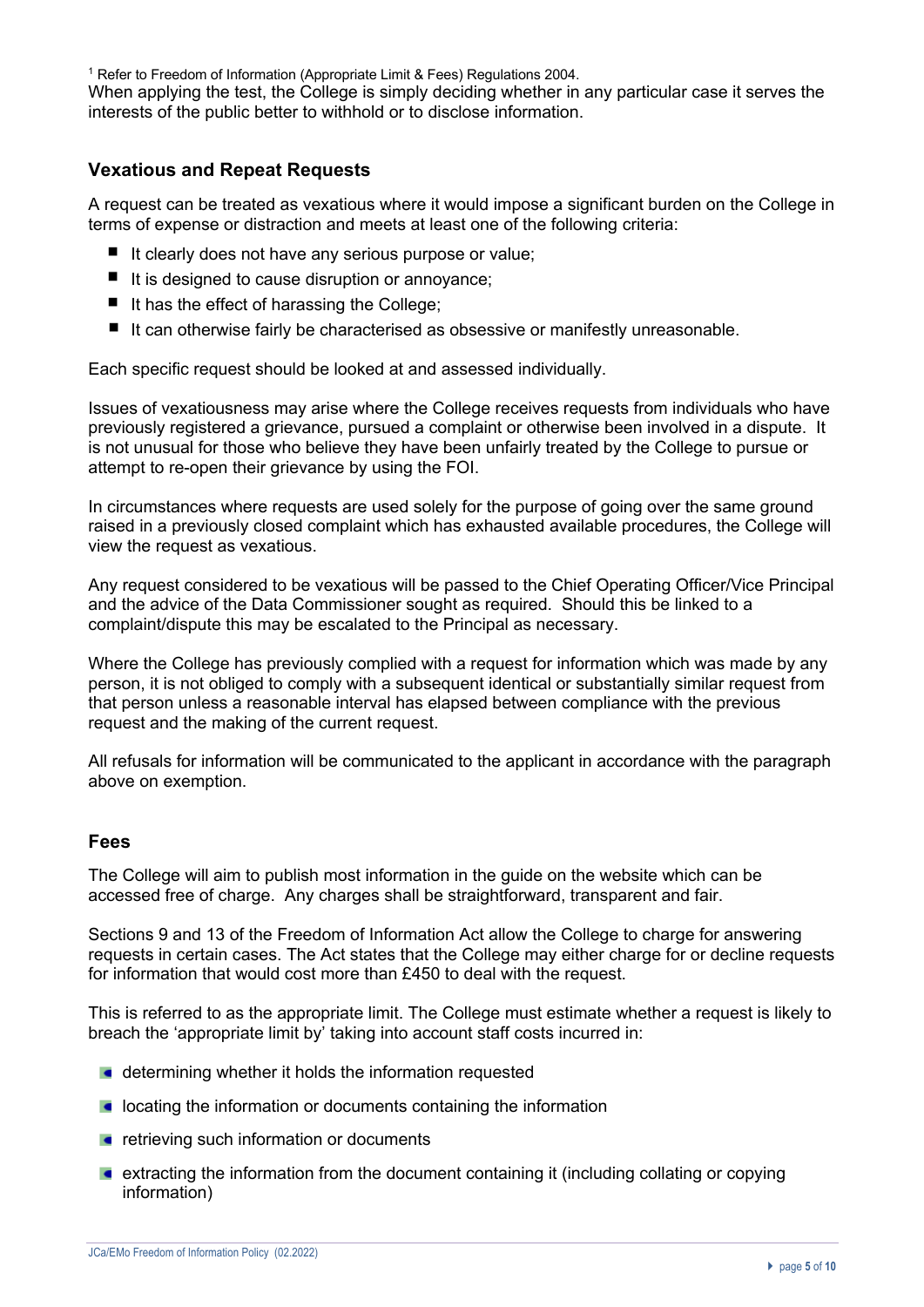On a case by case basis, where a fee is seemed payable the Registrar will refer to ICO guidance on fees.

If the applicant does not agree with the College's decision that the cost of complying with the request would exceed the appropriate limit, they can ask the Information Commissioner to investigate.

Any requests for personal information would be subject to the Data Protection Act and the fees are clearly defined in the College's Data Protection Policy.

## **Environmental Information Regulations**

Environmental Information Regulations includes data on air quality, water, waste management, noise and sustainability. Requests may be verbal and the College has to respond within twenty working days except when a request is complex or voluminous. Reasonable fees can be charged as above except when the information is examined on College premises. Exemptions from disclosure are available only if the public interest in with adding the information outweighs the public interest in disclosure.

Requests under the Environmental Information Regulations will be handled as requests under FOIA. The Registrar will liaise with the Head of Estates and Facilities.

# **Complaints**

Complaints under Freedom of Information should be referred to the Data Commissioner at the following address/website:

Information Commissioner's Office Wycliffe House Water Lane Wilmslow Cheshire SK9 5AF

Website: ico.gov.uk

Helpline 0303 123 1113

## **Review**

| <b>Reviewed</b>     | By                     | <b>Date</b> |
|---------------------|------------------------|-------------|
| Updated by          | Jacquie Carman         | 27.01.2022  |
| Approved by         | CLT                    | 14.02.2022  |
| Approved by         | <b>Audit Committee</b> | 08.03.2022  |
| Date of Next Review |                        | 01.03.2023  |
| Website             | Yes / No               | Yes         |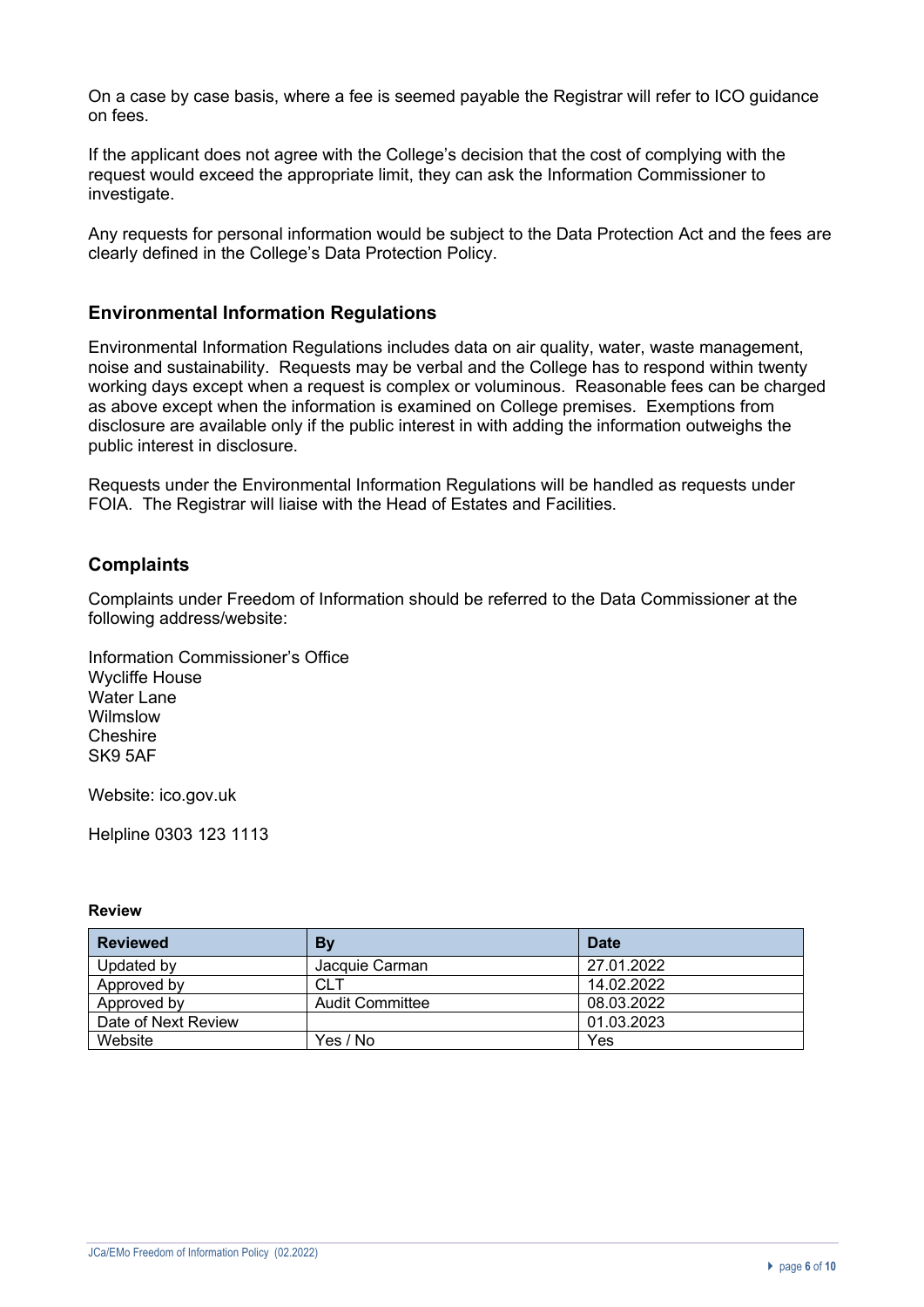# **The Exemptions**

Refer to Part II Exempt Information paragraphs 21 to 44 of Freedom of Information Act 2000.

# **Qualified**

- $\blacksquare$ Information intended for future publication (s.22)
- $\blacksquare$ Defence (s.26)
- $\blacksquare$  International relations (s.27)
- $\blacksquare$ Relations within the UK (s.28)
- $\blacksquare$  The economy (s.29)
- Investigations and proceedings (s.30)
- Law enforcement (s.31)
- Audit functions (s.33)
- Formulation of government policy  $(s.35)$
- $\blacksquare$  Prejudice to effective conduct of public affairs (s.36)
- Communications with the Royal Family (s.37)
- Endangering health and safety (s.38)
- Environmental (s. 39) (dealt with by other legislation)
- Some personal information (s.40).
- $\blacksquare$  Legal professional privilege (s.42)
- $\blacksquare$  Trade secrets and commercial interests (s.43)

These qualified exemptions are subject to the public interest test. The principle of the legislation is to release information unless there is a valid exemption.

# **Absolute**

- Information accessible by other means (s.21)  $\blacksquare$
- $\blacksquare$ Information supplied by or relating to, bodies dealing with security matters or national security (s.23 and s.24)
- Court records (s.32)
- $\blacksquare$  Parliamentary privilege (s.34)
- Personal information (s.40)
- Information provided in confidence  $(s.41)$
- Information whose disclosure is prohibited by law  $(s.44)$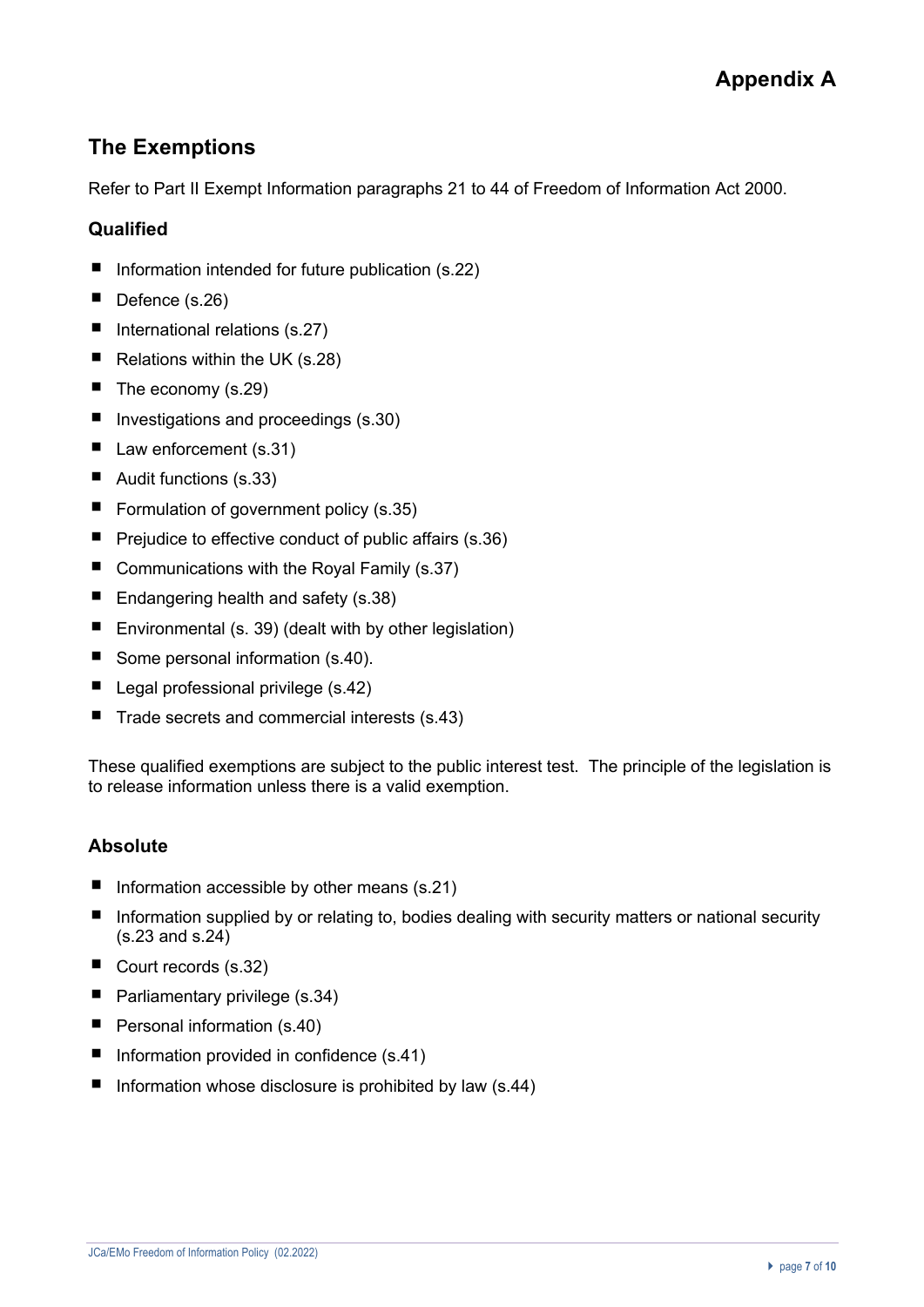# **Model Publication Scheme**

This publication scheme has been prepared based on the model approved by the Information Commissioner. It has been adopted without modification by Halesowen College without further approval and will be valid until further notice.

This publication scheme commits the College to make information available to the public as part of its normal business activities. The information covered is included in the classes of information stated below, where this information is held by the College, and it is in the public interest to disclose. In making information available, the College will always adhere to the requirements of data protection legislation.

The scheme commits the College:

- to proactively publish or otherwise make available as a matter of routine, information, including environmental information, which is held by the College and falls within the classifications below.
- $\blacksquare$  to specify the information which is held by the College and falls within the classifications below.
- ¡ to proactively publish or otherwise make available as a matter of routine, information in line with the statements contained within this scheme.
- to produce and publish the methods by which the specific information is made routinely available so that it can be easily identified and accessed by members of the public.
- to review and update on a regular basis the information the College makes available under this scheme.
- $\blacksquare$  to produce a schedule of any fees charged for access to information which is made proactively available.
- to make this publication scheme available to the public.

## **Classes of Information**

## **Who we are and what we do?**

organisational information, locations and contacts, constitutional and legal governance.

## **How Halesowen College is organised**

Details of the Corporation and the senior management team alongside organisation charts for the College and wholly owned subsidiary company.

## **The services we offer**

A description of the services offered and links to the digital prospectus and courses for adults, HE apprenticeships on the website.

#### **Student Activities**

Information about the College ambassadors' scheme and Students Union. There is a link to the learner's section of the website.

#### **What we spend and how we spend it**

Financial information relating to projected and actual income and expenditure, tendering, procurement and contracts. There is a link to the published Annual Report and Financial Statements alongside key financial policies.

## **What our priorities are and how we are doing**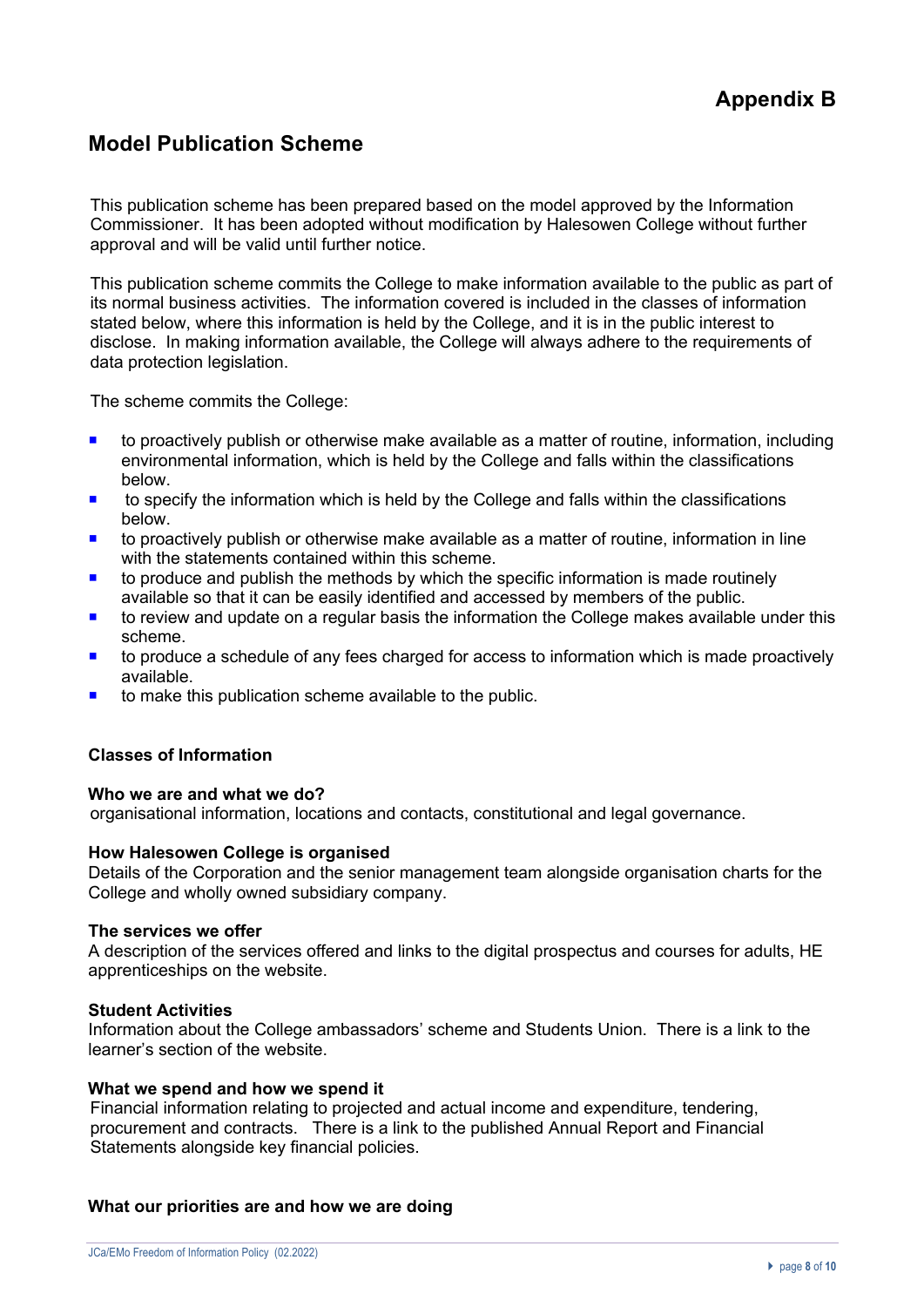Strategy and performance information, plans, assessments, inspections and reviews.

## **How we make decisions**

Policy proposals and decisions. Decision making processes, internal criteria and procedures, consultations. There are links to the strategy and annual plans alongside the latest Ofsted report and key strategy documents.

## **Our policies and procedures**

Current written protocols for delivering our functions and responsibilities which are not covered in other sections.

## **Human Resources**

Details of key processes and associated policies.

## **Health and Safety**

Overarching objective/policy statement and a link to the approved policy.

## **Complaints**

Details of the College ethos and a link to the policy which explains how to make a complaint.

## **Non-Disclosure**

The classes of information will not generally include:

- **Information the disclosure of which is prevented by law, or exempt under the Freedom of** Information Act, or is otherwise properly considered to be protected from disclosure.
- Information in draft form.
- **•** Information that is no longer readily available as it is contained in files that have been placed in archive storage or is difficult to access for similar reasons.
- **<u>■ Information for which disclosure would breach other legislation.</u>**

**The method by which information published under this scheme will be made available**  The College will indicate clearly to the public what information is covered by this scheme and provide links on the Freedom of Information Scheme on the website to documents.

Should an individual not wish to access the information by the website, they may email a request or write to the registered office.

In exceptional circumstances some information may be available only by viewing in person. An appointment to view the information will be arranged within a reasonable timescale.

Information will be provided in the language in which it is held or in such other language that is legally required. Where the College is legally required to translate any information, it will do so.

Obligations under other legislation to provide information in other forms and formats will be adhered to when providing information in accordance with this scheme.

#### **Charges which may be made for information published under this scheme**

The purpose of this scheme is to make the maximum amount of information readily available at minimum inconvenience and cost to the public. Charges made by the College for routinely published material will be justified and transparent and kept to a minimum.

Material which is published and accessed on a website will be provided free of charge.

Charges may be made for information subject to a charging regime specified by Parliament.